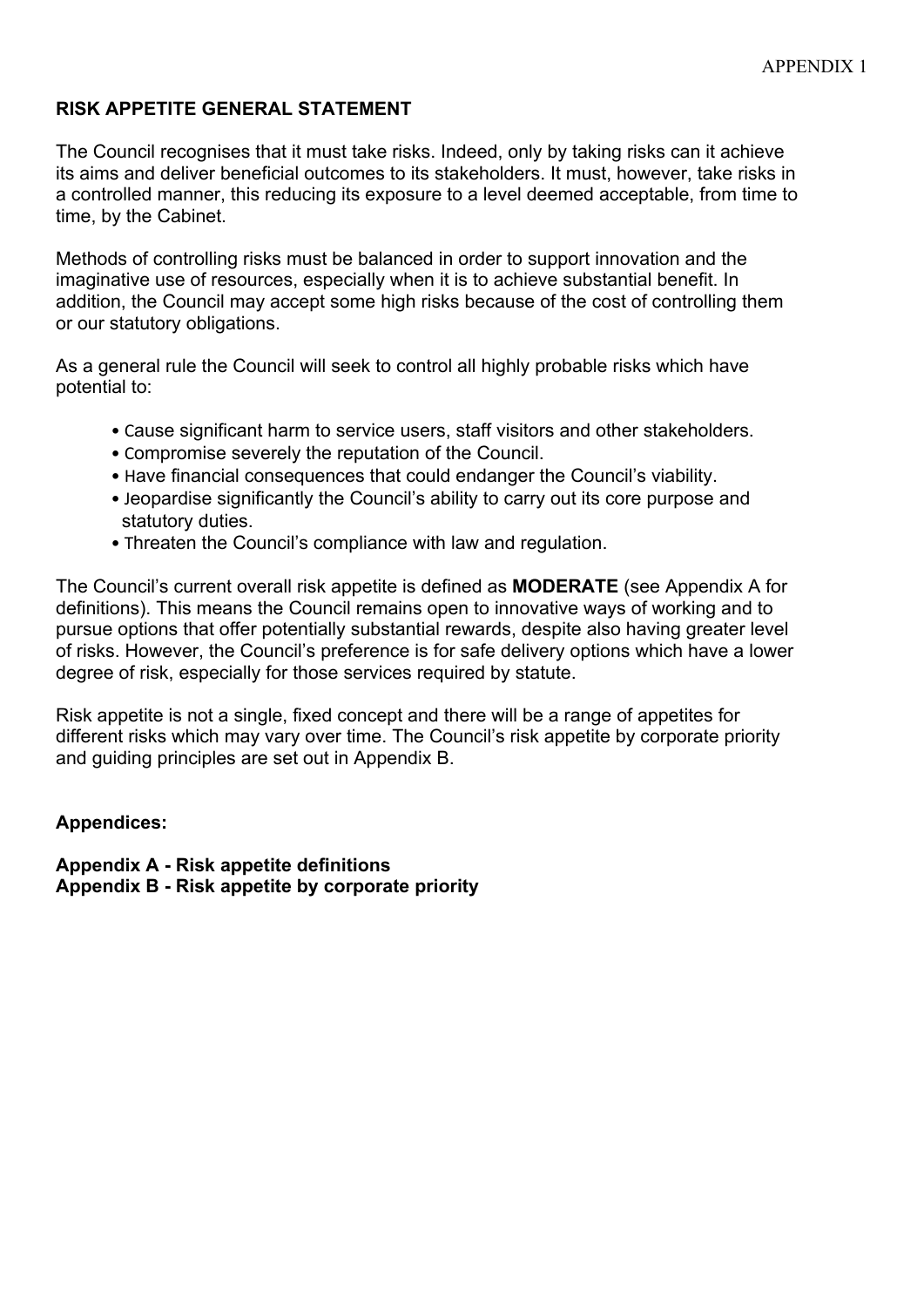## **Appendix A – Risk Appetite Definitions**

| <b>Avoid</b>    | No appetite. Not prepared to take risk.                                                                                                                                                                   |  |  |
|-----------------|-----------------------------------------------------------------------------------------------------------------------------------------------------------------------------------------------------------|--|--|
| <b>Adverse</b>  | Prepared to accept only the very lowest levels of risk, with the preference being for<br>ultra-safe delivery options, while recognizing that these will have little or no potential<br>for reward/return. |  |  |
| <b>Cautious</b> | Willing to accept some low risks, while maintaining an overall preference for safe<br>delivery options despite the probability of these having mostly restricted potential for<br>reward/return.          |  |  |
| <b>Moderate</b> | Tending always towards exposure to only modest levels of risk in order to achieve<br>acceptable outcomes.                                                                                                 |  |  |
| Open            | Prepared to consider all delivery options and select those with the highest<br>probability of productive outcomes, even when there are elevated levels of<br>associated risk.                             |  |  |
| <b>Hungry</b>   | Eager to seek original/creative/pioneering delivery options and to accept the<br>associated substantial risk levels in order to secure successful outcomes and<br>meaningful reward/return.               |  |  |